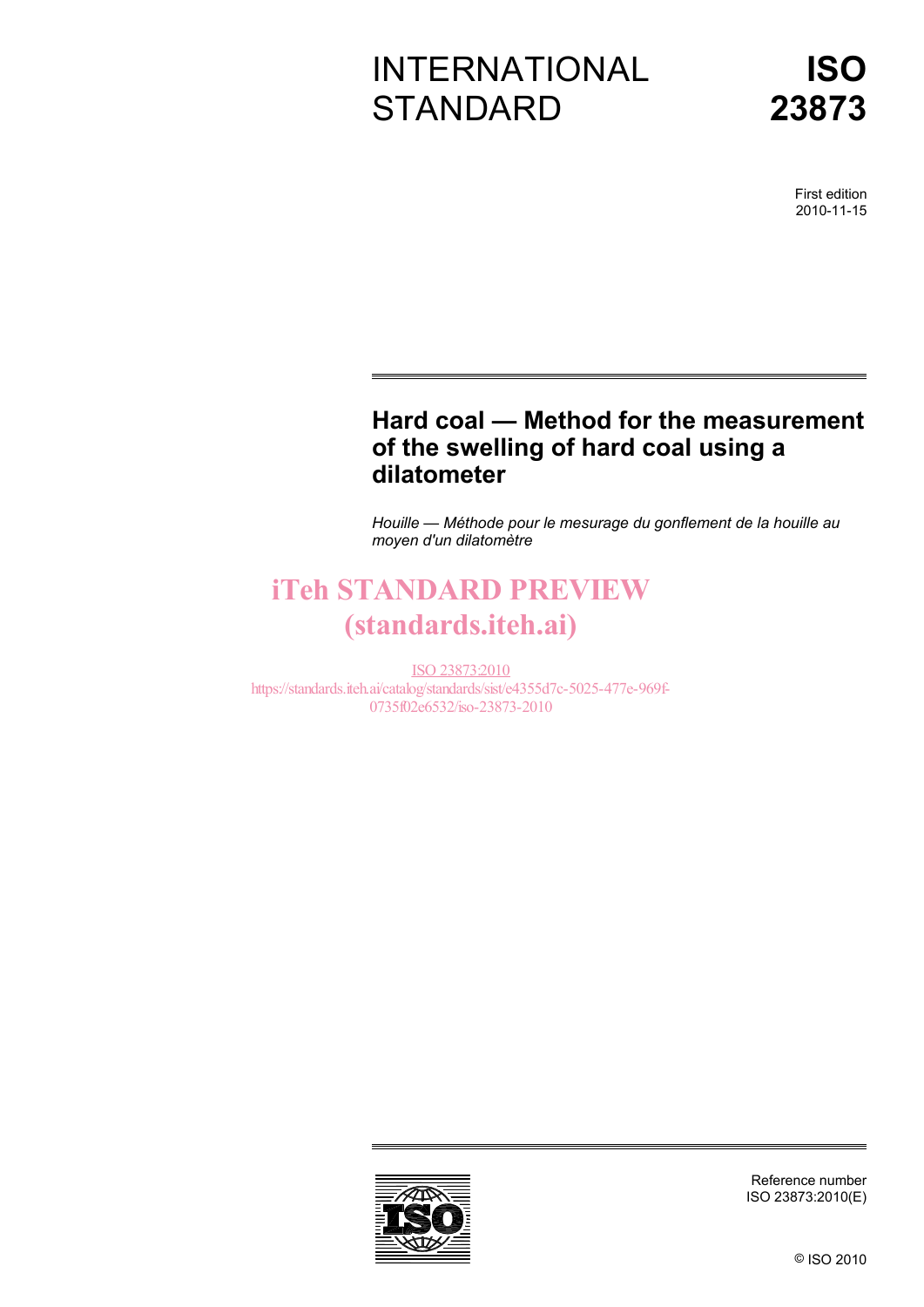#### **PDF disclaimer**

This PDF file may contain embedded typefaces. In accordance with Adobe's licensing policy, this file may be printed or viewed but shall not be edited unless the typefaces which are embedded are licensed to and installed on the computer performing the editing. In downloading this file, parties accept therein the responsibility of not infringing Adobe's licensing policy. The ISO Central Secretariat accepts no liability in this area.

Adobe is a trademark of Adobe Systems Incorporated.

Details of the software products used to create this PDF file can be found in the General Info relative to the file; the PDF-creation parameters were optimized for printing. Every care has been taken to ensure that the file is suitable for use by ISO member bodies. In the unlikely event that a problem relating to it is found, please inform the Central Secretariat at the address given below.

## iTeh STANDARD PREVIEW (standards.iteh.ai)

ISO 23873:2010 https://standards.iteh.ai/catalog/standards/sist/e4355d7c-5025-477e-969f-0735f02e6532/iso-23873-2010



#### **COPYRIGHT PROTECTED DOCUMENT**

#### © ISO 2010

All rights reserved. Unless otherwise specified, no part of this publication may be reproduced or utilized in any form or by any means, electronic or mechanical, including photocopying and microfilm, without permission in writing from either ISO at the address below or ISO's member body in the country of the requester.

ISO copyright office Case postale 56 • CH-1211 Geneva 20 Tel. + 41 22 749 01 11 Fax + 41 22 749 09 47 E-mail copyright@iso.org Web www.iso.org

Published in Switzerland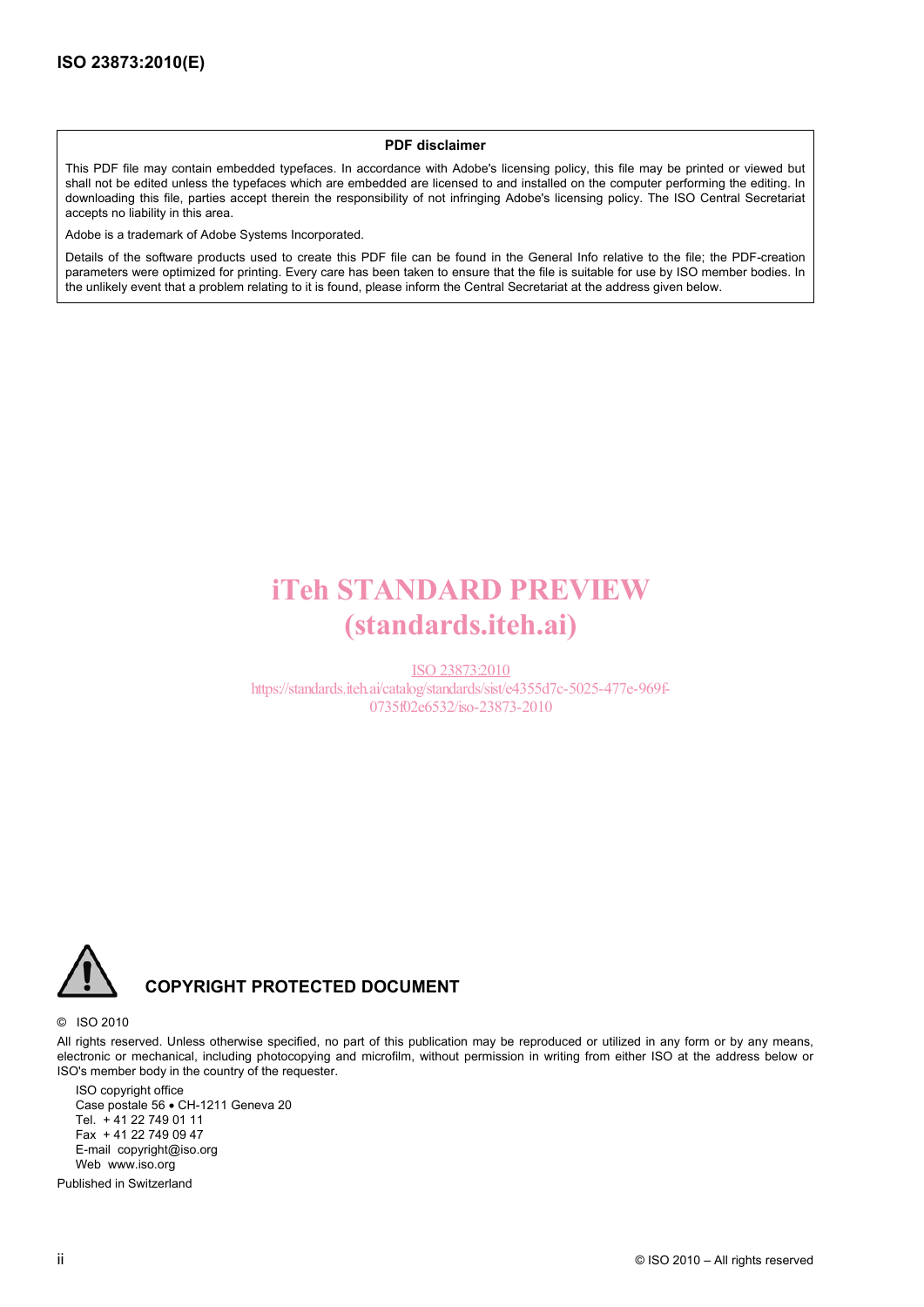### **Contents**

Page

| 1                |                                                                                                  |  |  |  |
|------------------|--------------------------------------------------------------------------------------------------|--|--|--|
| 2                |                                                                                                  |  |  |  |
| 3                |                                                                                                  |  |  |  |
| 4                |                                                                                                  |  |  |  |
| 5                |                                                                                                  |  |  |  |
| 6                |                                                                                                  |  |  |  |
| 6.1              |                                                                                                  |  |  |  |
| 6.2              |                                                                                                  |  |  |  |
| 6.3              |                                                                                                  |  |  |  |
| 6.4              |                                                                                                  |  |  |  |
| 6.5              |                                                                                                  |  |  |  |
| 6.6              |                                                                                                  |  |  |  |
| 6.7              |                                                                                                  |  |  |  |
| 6.8              |                                                                                                  |  |  |  |
| $\overline{7}$   |                                                                                                  |  |  |  |
| 7.1              |                                                                                                  |  |  |  |
| 7.2              | Preparation of test sample and test pieces and million contain and the manu-manu-manu-manu-manu- |  |  |  |
| 7.3              |                                                                                                  |  |  |  |
| 8                |                                                                                                  |  |  |  |
| $\boldsymbol{9}$ |                                                                                                  |  |  |  |
| 9.1              |                                                                                                  |  |  |  |
| 9.2              |                                                                                                  |  |  |  |
|                  |                                                                                                  |  |  |  |
| 10               |                                                                                                  |  |  |  |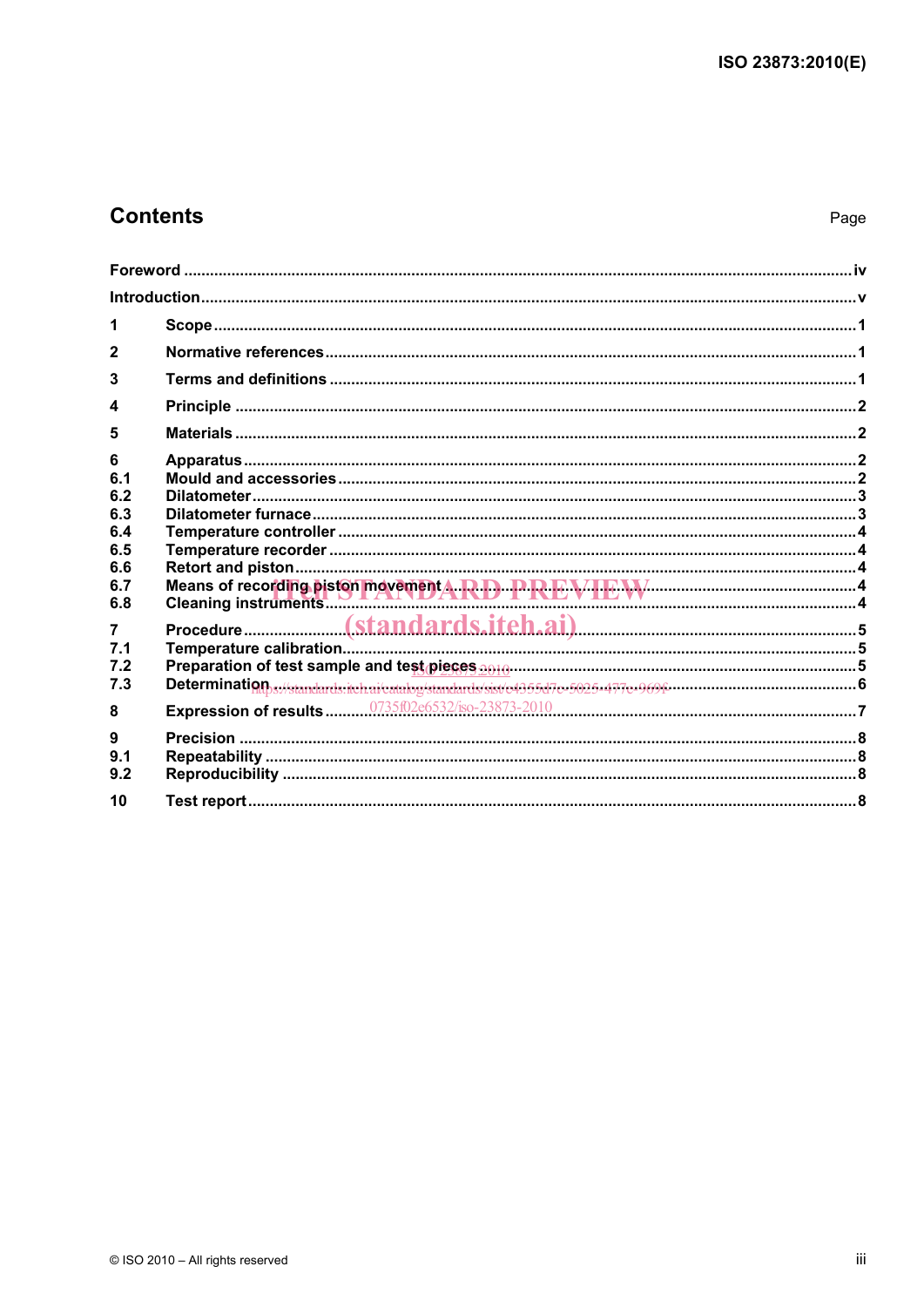### **Foreword**

ISO (the International Organization for Standardization) is a worldwide federation of national standards bodies (ISO member bodies). The work of preparing International Standards is normally carried out through ISO technical committees. Each member body interested in a subject for which a technical committee has been established has the right to be represented on that committee. International organizations, governmental and non-governmental, in liaison with ISO, also take part in the work. ISO collaborates closely with the International Electrotechnical Commission (IEC) on all matters of electrotechnical standardization.

International Standards are drafted in accordance with the rules given in the ISO/IEC Directives, Part 2.

The main task of technical committees is to prepare International Standards. Draft International Standards adopted by the technical committees are circulated to the member bodies for voting. Publication as an International Standard requires approval by at least 75 % of the member bodies casting a vote.

Attention is drawn to the possibility that some of the elements of this document may be the subject of patent rights. ISO shall not be held responsible for identifying any or all such patent rights.

ISO 23873 was prepared by Technical Committee ISO/TC 27, *Solid mineral fuels*, Subcommittee SC 5, *Methods of analysis*.

## iTeh STANDARD PREVIEW (standards.iteh.ai)

ISO 23873:2010 https://standards.iteh.ai/catalog/standards/sist/e4355d7c-5025-477e-969f-0735f02e6532/iso-23873-2010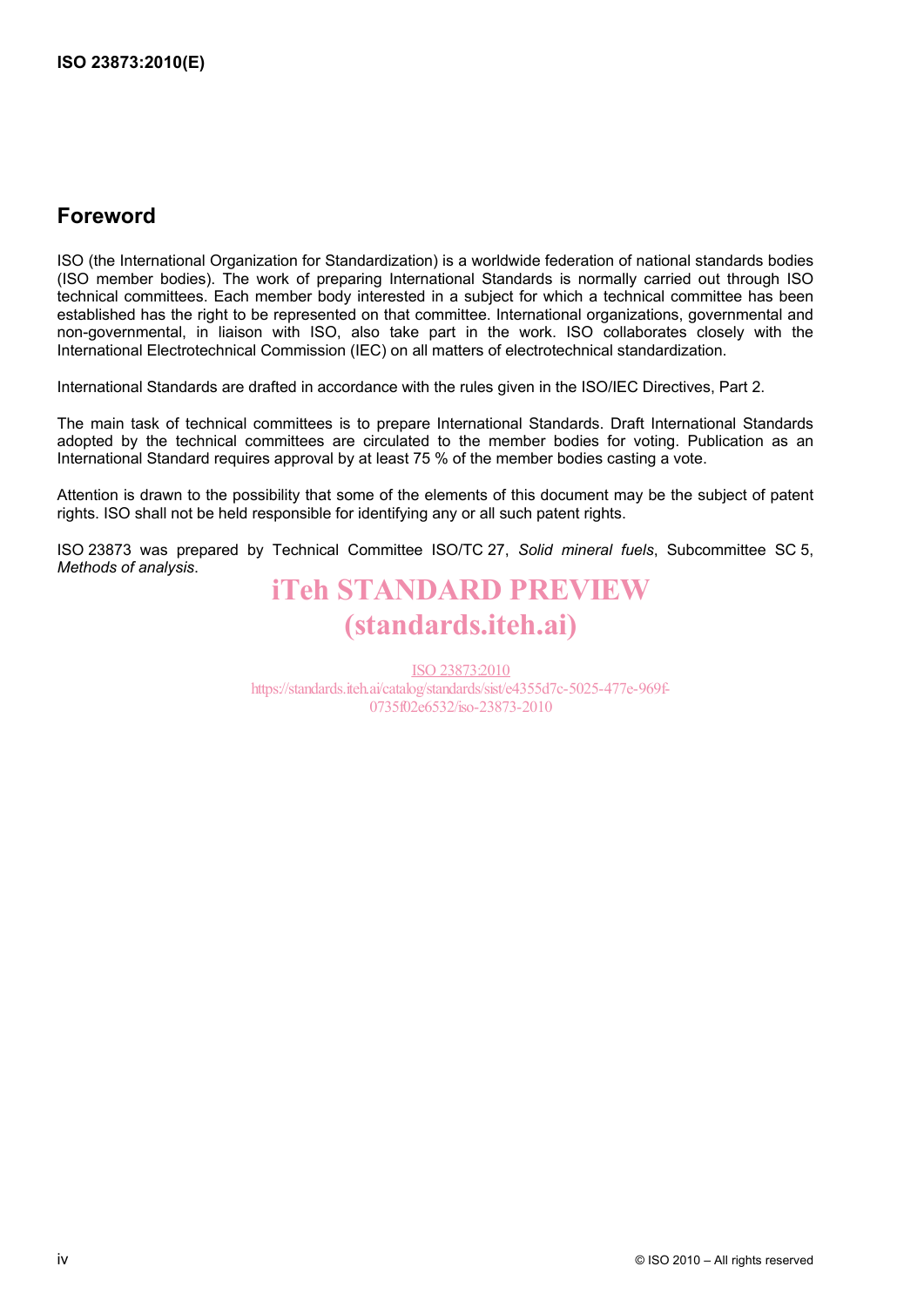### **Introduction**

The dilatation of coal has been primarily measured by two different standard procedures: the Ruhr dilatometer and the Audibert-Arnu dilatometer. Both of the methods were very similar, having the same basic apparatus and heating rate but using different initial masses of coal arising from the method of pencil preparation.

This International Standard combines the two previous procedures by adjusting the equipment specification to define a single acceptable method.

## iTeh STANDARD PREVIEW (standards.iteh.ai)

ISO 23873:2010 https://standards.iteh.ai/catalog/standards/sist/e4355d7c-5025-477e-969f-0735f02e6532/iso-23873-2010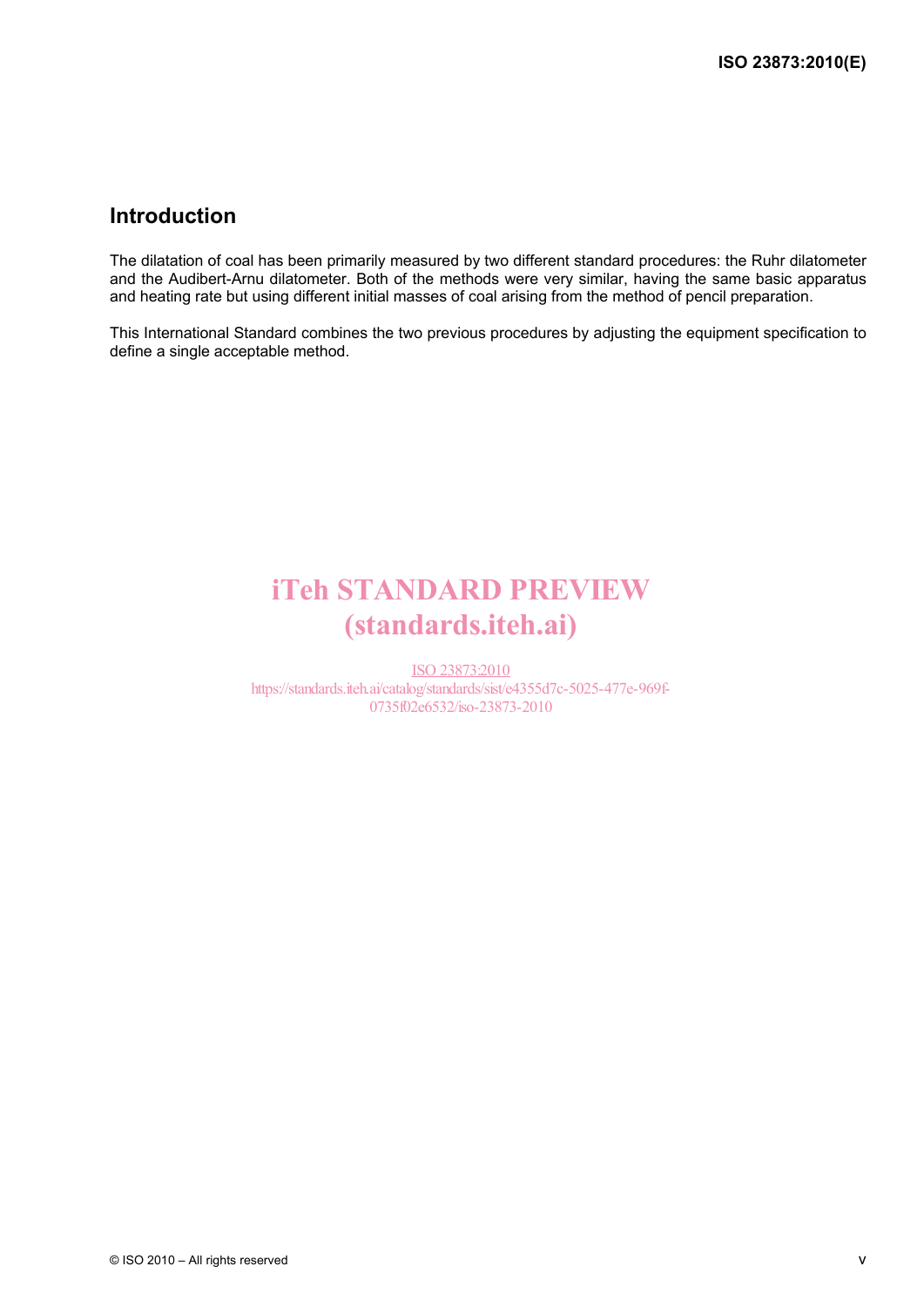## iTeh STANDARD PREVIEW (standards.iteh.ai)

ISO 23873:2010 https://standards.iteh.ai/catalog/standards/sist/e4355d7c-5025-477e-969f-0735f02e6532/iso-23873-2010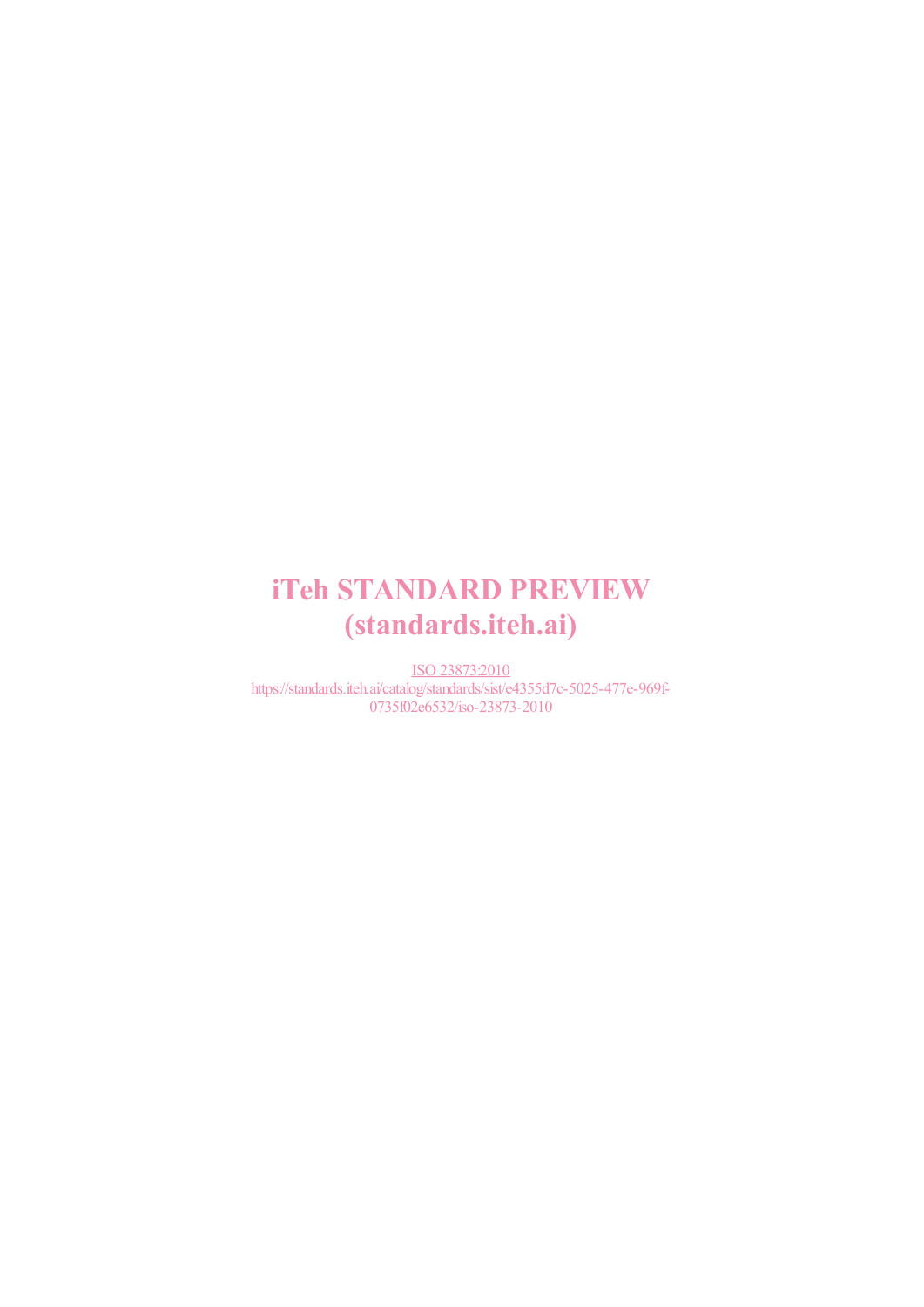## **Hard coal — Method for the measurement of the swelling of hard coal using a dilatometer**

#### **1 Scope**

This International Standard describes a method for the measurement of the swelling of hard coal using a dilatometer.

#### **2 Normative references**

The following referenced documents are indispensable for the application of this document. For dated references, only the edition cited applies. For undated references, the latest edition of the referenced document (including any amendments) applies.

**ISO 1213-2, Solid mineral fuels — Vocabulary — Part 2: Terms relating to sampling, testing and analysis**<br>**ITEH STANDARD PREVIEW** 

# ISO 13909-4, *Hard coal and coke — Mechanical sampling — Part 4: Coal — Preparation of test samples* (standards.iteh.ai)

#### **3 Terms and definitions**

ISO 23873:2010

https://standards.iteh.ai/catalog/standards/sist/e4355d7c-5025-477e-969f-

For the purposes of this document, the terms and definitions given in ISO 1213-2 and the following apply.

#### **3.1**

#### **softening temperature**

**temperature of initial contraction** 

temperature at which the downward movement of the dilatometer piston is 0,5 mm

NOTE See temperature  $\theta_1$  in Figure 3.

#### **3.2**

#### **temperature of maximum contraction**

temperature at which the dilatometer piston reaches its lowest point

NOTE See temperature  $\theta_2$  in Figure 3.

#### **3.3**

#### **temperature of maximum dilatation**

temperature at which the dilatometer piston reaches its highest point

NOTE See temperature  $\theta_3$  in Figure 3.

#### **3.4**

#### **maximum contraction**

maximum downward movement of the dilatometer piston, measured from the zero point

NOTE 1 Maximum contraction is expressed as a percentage of the initial test-piece length.

NOTE 2 See *c* in Figures 3 and 4.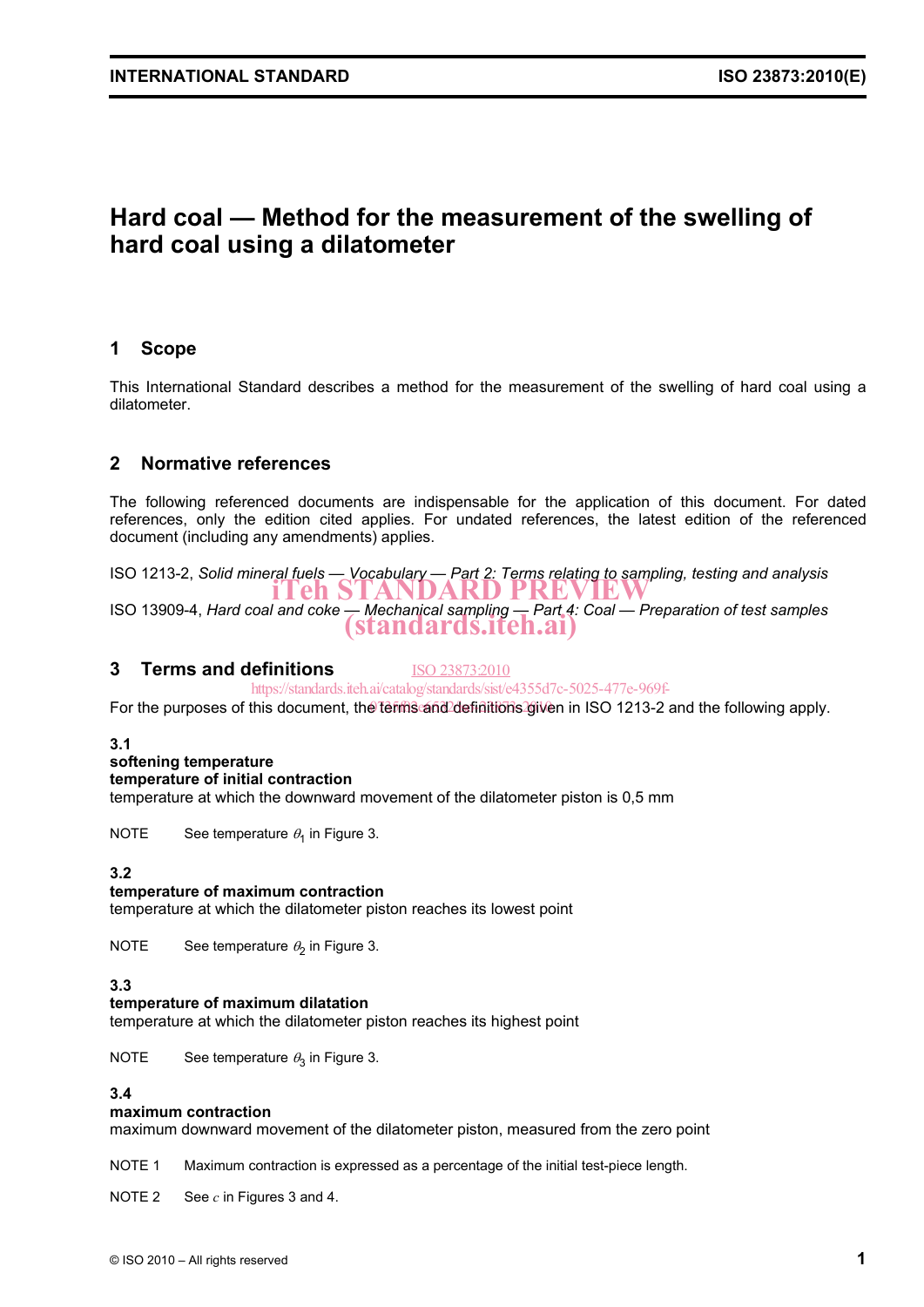#### **3.5**

#### **maximum dilatation**

maximum upward movement of the dilatometer piston after contraction, measured from the zero point

NOTE 1 Maximum dilatation is expressed as a percentage of the initial test-piece length.

NOTE 2 See *d* in Figures 3 and 4. The value can be either positive or negative.

#### **3.6**

#### **repeatability**

maximum acceptable difference between two determinations which are carried out in the same laboratory, by the same operator with the same apparatus, on test pieces prepared from the same test sample and tested simultaneously in two different retorts during the same heating cycle or separately in the same retort during different heating cycles

#### **3.7**

#### **reproducibility**

maximum acceptable difference between the means of two determinations which are carried out in each of two laboratories, on representative portions taken from the same gross sample, after the last stage of sample preparation

### **4 Principle**

A test piece, in the form of a pencil, prepared from powdered coal is heated at a constant rate in a steel retort A test piece, in the form of a pericit, prepared from powdered coal is heated at a constant rate in a steel felont<br>positioned in a furnace, the temperature monitoring system having been previously calibrated using two reference metals of known melting points. The change in level of a piston resting upon the test piece is reference metals of known metting points. The change in level of a piston resting upon the test piece<br>observed continuously, and a record is pro<mark>duced which is charateristic of th</mark>e swelling properties of the coal.

#### ISO 23873:2010

#### **5 Materials**  https://standards.iteh.ai/catalog/standards/sist/e4355d7c-5025-477e-969f-

0735f02e6532/iso-23873-2010

The following materials are required for temperature calibration (7.1).

**5.1 Graphite pencils**, 30 mm long, base diameter 7,4 mm, top diameter 6,8 mm, with a small cylindrical reservoir drilled in the narrow end of each pencil.

**5.2 Metal balls**, of the following reference metals:

- a) **lead**, of analytical reagent grade, assay (Pb) 99,98 % minimum, melting point 327,0 °C;
- b) **zinc**, assay (Zn) 99,87 % minimum, melting point 419,3 °C.

#### **5.3 Water-based blacking**.

#### **6 Apparatus**

#### **6.1 Mould and accessories**

**6.1.1 Mould** (see Figure 1), made from steel, case-hardened after machining. The bore shall be polished after hardening and the bore and uniformity of taper (i.e 1 in 50) shall conform to the dimensions given in Table 1.

- **6.1.2 Mallet**, plastics head, mass about 200 g.
- **6.1.3 Ram** (see Figure 1).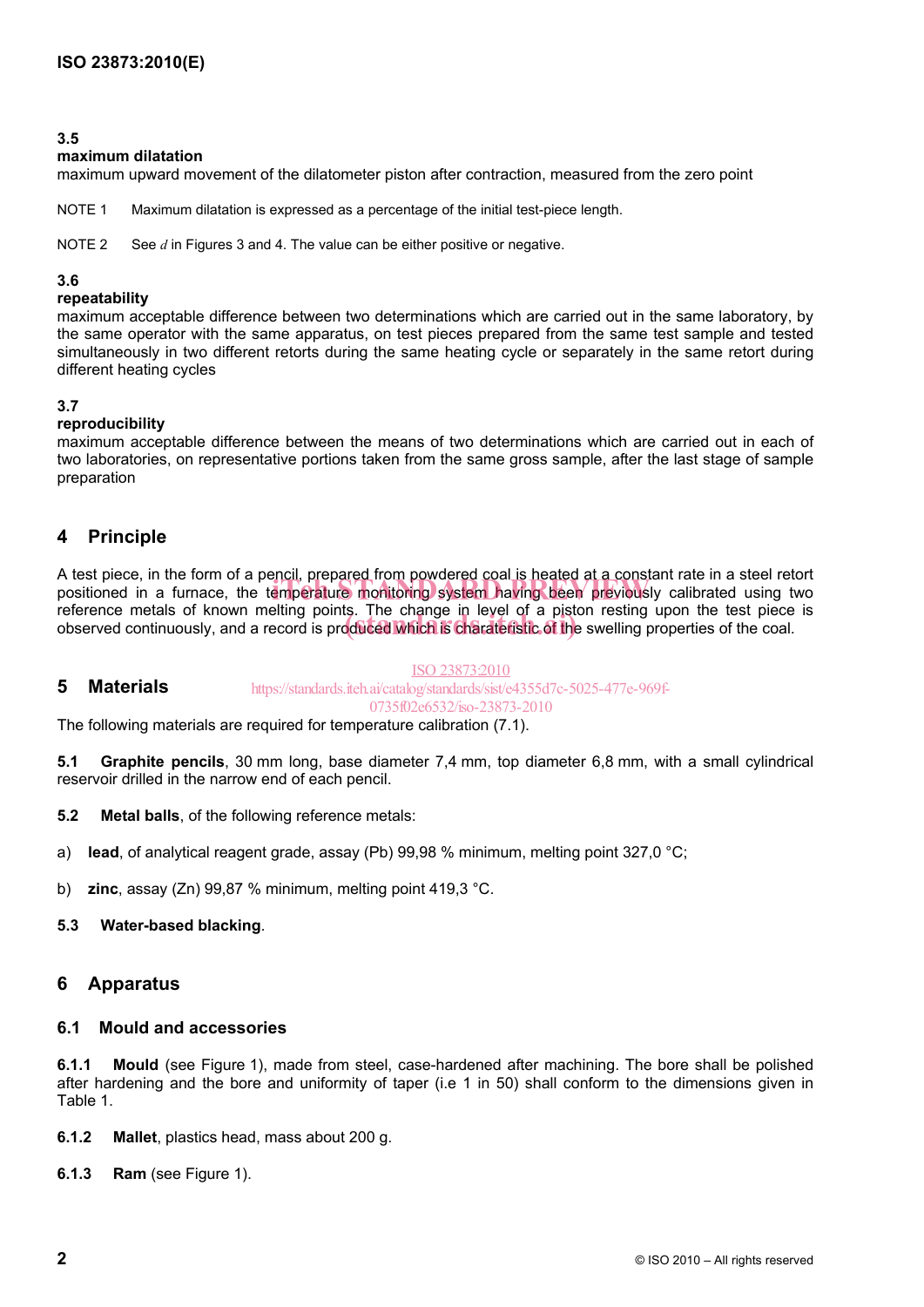- **6.1.4 Press** (see Figure 1).
- **6.1.5 Load cell** (see Figure 1), capable of registering a load of 0 to 15 kN.
- **6.1.6 Pencil gauge** (see Figure 1).

| Distance from wide end | <b>Bore</b>                   |  |  |
|------------------------|-------------------------------|--|--|
|                        | (tolerance: $-0,00, +0,005$ ) |  |  |
| 0                      | 7,4                           |  |  |
| 10                     | 7,2                           |  |  |
| 20                     | 7,0                           |  |  |
| 30                     | 6,8                           |  |  |
| 40                     | 6,6                           |  |  |
| 50                     | 6,4                           |  |  |
| 60                     | 6,2                           |  |  |
| 70                     | 6,0                           |  |  |

**Table 1 — Dimensions of mould** 

#### **6.2 Dilatometer**  iTeh STANDARD PREVIEW

A general arrangement of suitable dilatometer apparatus giving aritical dimensions is shown in Figure 2.

**6.3 Dilatometer furnace** 

#### ISO 23873:2010

https://standards.iteh.ai/catalog/standards/sist/e4355d7c-5025-477e-969f-

A furnace capable of heating two or moresretorts (6:6) to a temperature of 550 °C at a rate of 3 °C/min is used.

A suitable furnace (for heating three retorts) is illustrated in Figure 2 and consists of a casing fitted with a base and a top cover. The cover supports a cylindrical block of copper-aluminium alloy CA 104, of 65 mm diameter and 460 mm long. The block has three holes of 380 mm minimum depth and 15.0 mm  $\pm$  0.1 mm diameter. drilled as shown in Figure 2. The top surface may be insulated by an appropriately shaped piece of board. The block is heated electrically by an insulated resistance winding, capable of raising the temperature of the block to 550 °C at a rate of 3°C/min. The space between the block and the casing is filled with a thermal insulating material. A suitable temperature sensor is positioned in the third retort in such a way that the sensor tip lies centrally 30 mm above the internal base of the retort. The distance of 30 mm is established by using a graphite pencil (5.1) as a means of measurement.

The furnace shall comply with the following operating conditions.

Heat the furnace to 400 °C, measuring the temperature at the standard sensing point, i.e. at a position equivalent to that of the centre of a normally sited test piece 30 mm above the internal base of the sensing retort. Place a second temperature-measuring device (e.g. a probe), of similar precision, in one of the other retorts at the same height above its base. If the two devices differ, apply a correction. Heat the furnace at a rate of 3 °C/min and, when the temperature has reached about 450 °C, measure the temperature over the lower 250 mm of the retort using the probe. The difference between the corrected probe temperature and the mean temperature shown at the standard temperature-sensing position shall be not more than:

- $\sim$  2 °C in the lower 120 mm;
- $-$  5 °C from 120 mm to 180 mm;
- $-$  10 °C from 180 mm to 250 mm.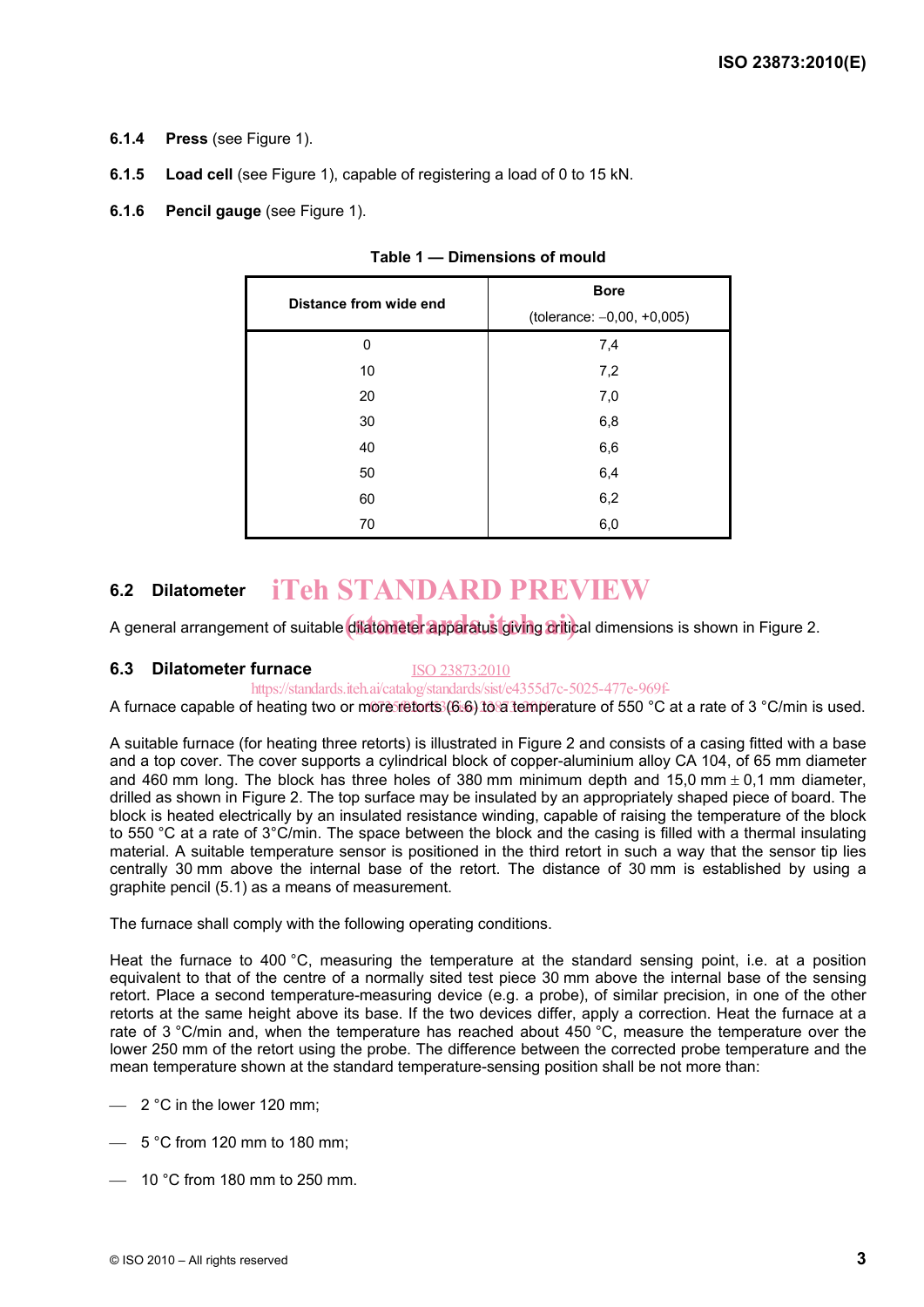The instrument used to measure the temperature can be either the temperature recorder described in 6.5 or another of at least equal precision.

#### **6.4 Temperature controller**

The temperature controller shall be a separate instrument from that used to record the rise of temperature during the test. It shall be of the automatic, programmed type capable of maintaining a mean rate of temperature rise of 3 °C/min  $\pm$  0,05 °C/min between 250 °C and 550 °C with a variation of not more than  $\pm$ 1 °C per 30 °C rise in any 10 min period, with a precision of  $\pm$ 1 °C.

#### **6.5 Temperature recorder**

A suitable means of producing a complete record of the temperature variation during the test.

#### **6.6 Retort and piston**

A cylindrical retort of cold-drawn seamless tube of steel fitted with a gastight threaded plug at its base and a collar at its top. When inserted in a hole in the furnace, the retort shall be supported only by the collar with the threaded plug clear of the bottom of the hole.

When new, the internal diameter of the retort shall be 8,00 mm  $\pm$  0,05 mm and the external diameter shall be 14.5 mm  $\pm$  0.1 mm. Check the internal diameter with a suitable ball gauge when new, and again after 100. 150, 200, etc., tests. If the internal diameter of the lower third of the retort has increased at any point to more

## than 8,075 mm, discard the retort. **ITeh STANDARD PREVIEW**

The piston is machined from rod made of steel. Adjust the combined mass of the piston and pen assembly to The piston is machined from rod made of steel. Adjust the combined mass of the piston and pen assembly to<br>150 g ± 5 g by machining cut-out portions from the piston. The difference between the diameter of the piston and the internal diameter of the retort shall be  $0.2 \text{ mm} \pm 0.05 \text{ mm}$  on manufacture. If this difference exceeds 0,275 mm in use, the piston shall be replaced. The piston shall slide freely in the retort.

https://standards.iteh.ai/catalog/standards/sist/e4355d7c-5025-477e-969f-

A stand shall be provided to allow the retorts and pistons to cool in all vertical position after removal from the furnace.

#### **6.7 Means of recording piston movement**

A suitable means of recording piston movement versus time on a chart shall be used. The horizontal scale (time) shall be such that, when converted to temperature (see 7.3.3), a range of 180 °C will occupy a length of at least 150 mm. On the vertical scale, 5 % expansion or contraction shall occupy at least 3 mm. This may be achieved either by a mechanical pen/chart system or a transducer/electrical signal recorder.

A simple mechanical system is illustrated in Figure 2. In this example, two tests are recorded simultaneously on opposite sides of the chart by means of pens clipped firmly to the tops of the pistons. The chart is fixed to a cylinder which is rotated at uniform speed by either a clockwork or a synchronous motor and is mounted on a stand which is clamped to the top of the dilatometer outer casing.

#### **6.8 Cleaning instruments**

- **6.8.1 Auger**, of diameter approximately 7,8 mm and stem length 400 mm.
- **6.8.2 Wire brush**, of diameter 8 mm and stem length 400 mm.
- NOTE A wear-resistant steel reamer, of diameter 7,95 mm and stem length 400 mm, can also be used.